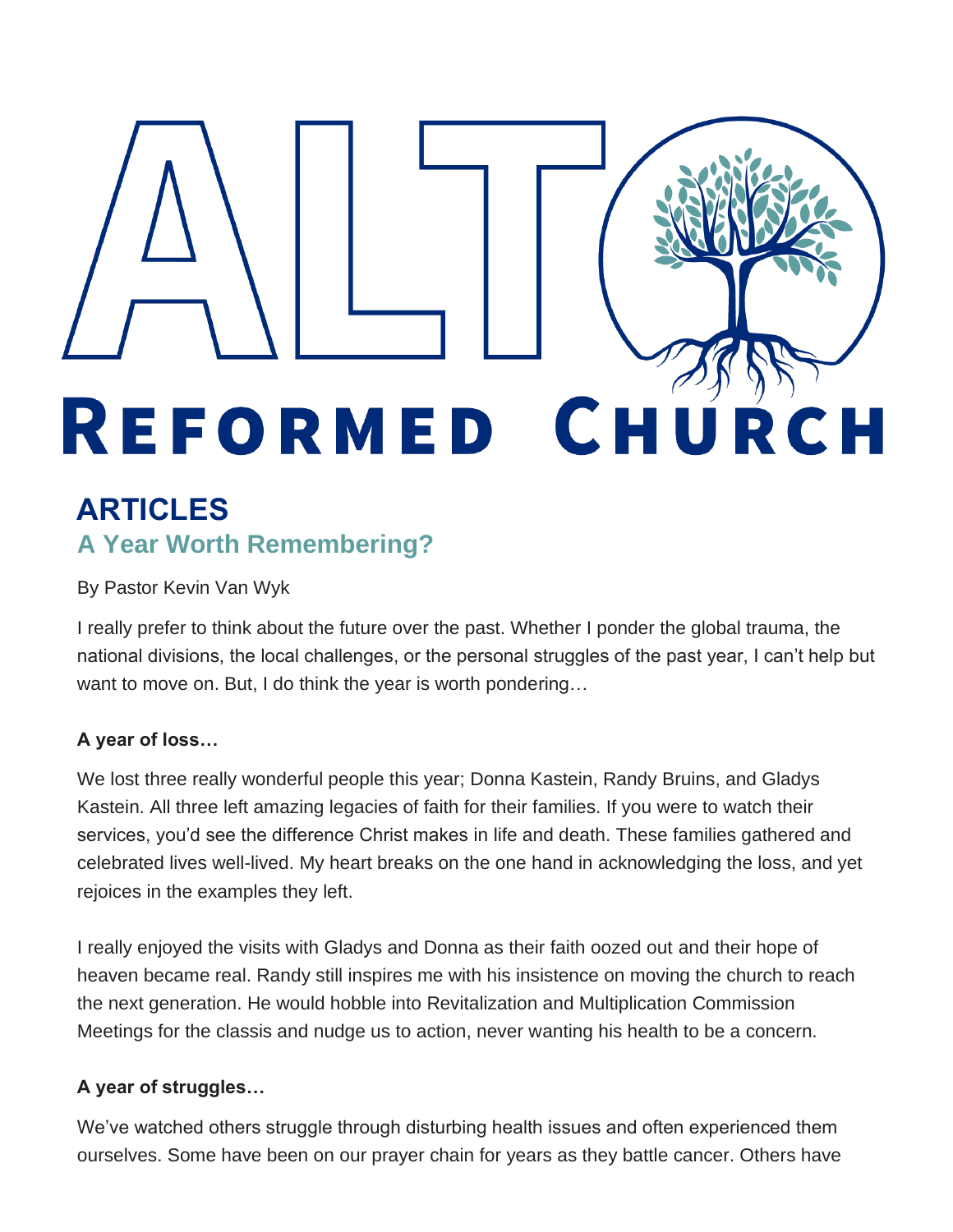just been added. The back of our bulletin lists several people facing struggles, but it certainly doesn't include everyone. The concern for their well-being and survival weighs heavy on my heart, and it doesn't seem to get better over the years.

### **A year of tough choices…**

Sure, returning to one service at 9:30am was a difficult decision (along with a host of other COVID questions), but nothing quite compares with deciding to leave the RCA. Alto has been connected with the RCA for over 160 years. While I was raised in the Methodist church, my roots are in the RCA. Both my grandparents were active in RCA churches, and I've now spent 30 years in the RCA, 22 of those as a pastor. My calling to ministry was to revitalize RCA churches in the Midwest. It's painful to watch an entire denomination abandon truth for tolerance.

#### **Well, that pretty well sums up why I prefer to look forward.**

As I ponder all this, **I could have** just as easily titled the above sections…

A year of celebrating faithful saints sharing a powerful witness to the Gospel.

A year of seeing God's presence, peace, and healing.

A year of faithful discernment and standing on grace and truth.

**I could have** celebrated the babies baptized into the family… Colbie, Beckett, Collin, Landon, Kyrie, and Nova (not yet baptized, but hey, she's only a few days old).

**I could have** celebrated decisions to follow Jesus, thriving ministries, and healthy funds for building improvements.

Honestly, I should have celebrated the good more, but the challenges leave their mark as well and that's ok. Join me in looking forward to the new year with this stirring prayer/hymn…

*Another year is dawning! Dear Father, let it be, in working or in waiting, another year with thee; another year of leaning upon thy loving breast, another year of trusting, of quiet, happy rest.*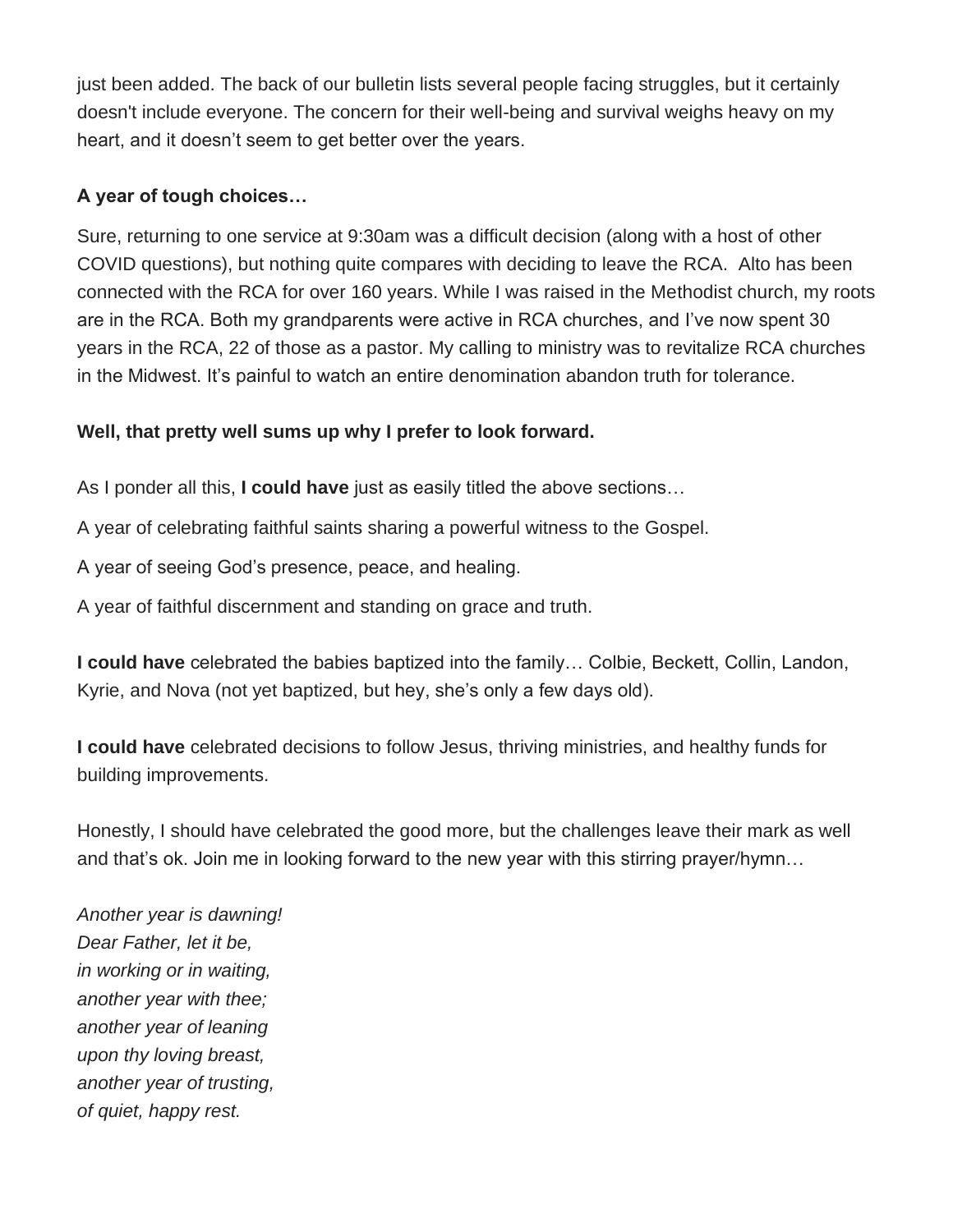*Another year of mercies, of faithfulness and grace; another year of gladness in the shining of thy face; another year of progress, another year of praise, another year of proving thy presence all the days.*

*Another year of service, of witness for thy love; another year of training for holier work above. Another year is dawning! Dear Father, let it be on earth, or else in heaven, another year for thee.*

# **Times and Seasons**

By Pastor Doug Shotsky

**Ecclesiastes 3:1-8 - 1** There is a time for everything, and a season for every activity under the heavens:

**2** a time to be born and a time to die, a time to plant and a time to uproot,

**3** a time to kill and a time to heal, a time to tear down and a time to build,

**4** a time to weep and a time to laugh, a time to mourn and a time to dance,

**5** a time to scatter stones and a time to gather them, a time to embrace and a time to refrain from embracing,

**6** a time to search and a time to give up, a time to keep and a time to throw away,

**7** a time to tear and a time to mend, a time to be silent and a time to speak,

**8** a time to love and a time to hate, a time for war and a time for peace.

God has created times and seasons in a way that have natural periods where there are beginnings and endings. The time that it takes to travel around the sun is one of those periods that seems to give us pause to evaluate all that's taken place in those previous 365 (or 366) days. Some years we reflect with thankfulness for all that's been and hope that life will continue in such peace and joy of all that's happened. Then other years death, tragic circumstances, and other trials take precedence and we hope for better in the year to come.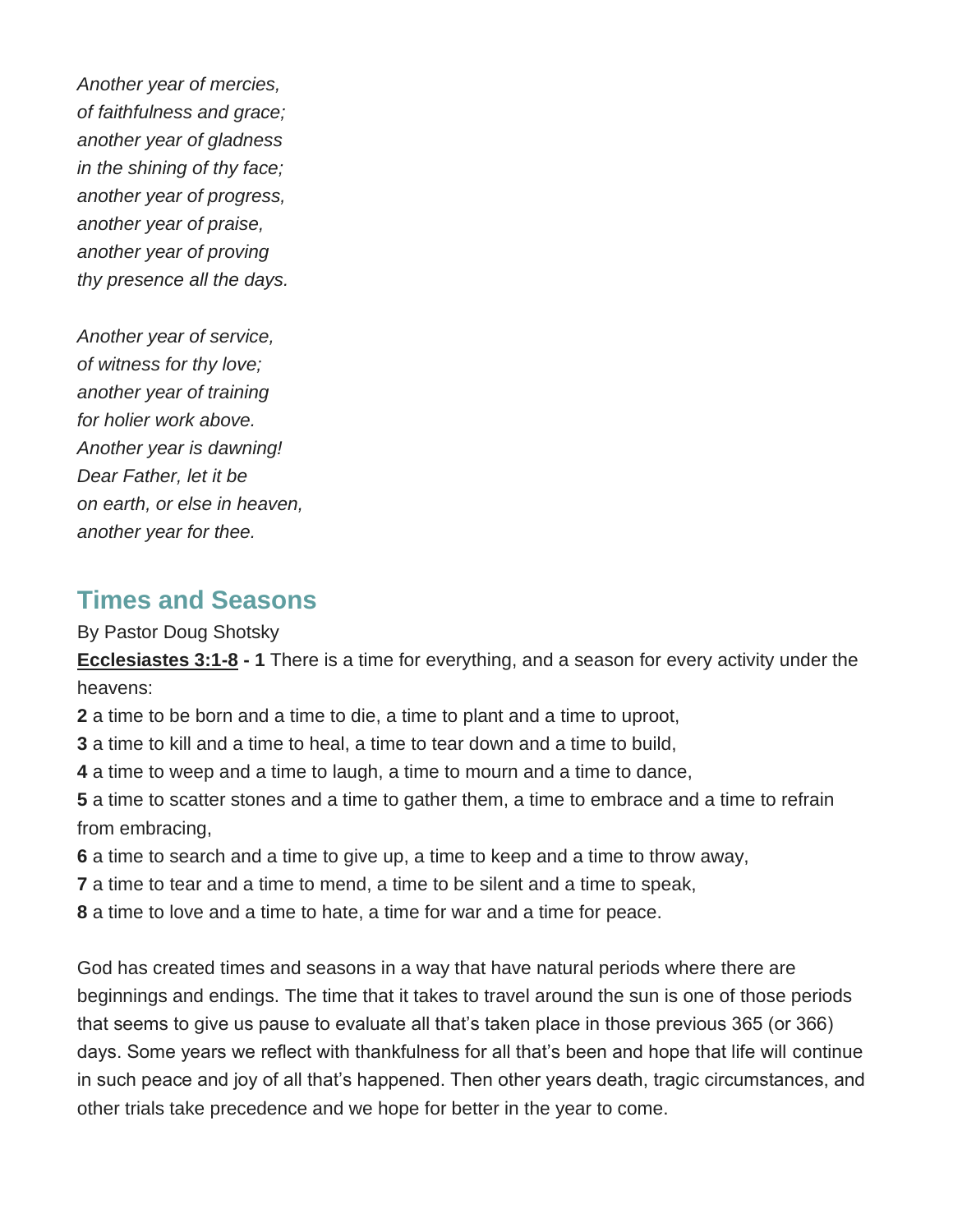Being a part of the Body of Christ, all of us have likely experienced some of both of these over the past year, and likely the most significant events, whether good or bad, overshadow most everything else. We are all in such different places in life that there's no way to look back over any year from the same lens, and that's why it's so important that we continue to look at all of our circumstances through the lens of the cross.

In our best days we still have an eternity to look forward to that's immeasurably greater than anything we could imagine here on earth. And likewise, in our darkest times the hope that we have to look forward to will make the hardships we experience here on earth seem insignificant compared to the glory that's to come. So, if it's been a particularly wonderful year for you and your family, all praise be to our God and Father. And, if it's been the hardest year of your life, take heart in knowing You have a God who has walked with you every step of the way and can't wait to see you face to face in eternity.

**2 Corinthians 4:16-18** - **16** Therefore we do not lose heart. Though outwardly we are wasting away, yet inwardly we are being renewed day by day. **17** For our light and momentary troubles are achieving for us an eternal glory that far outweighs them all. **18** So we fix our eyes not on what is seen, but on what is unseen, since what is seen is temporary, but what is unseen is eternal.

# **Youth Calendar**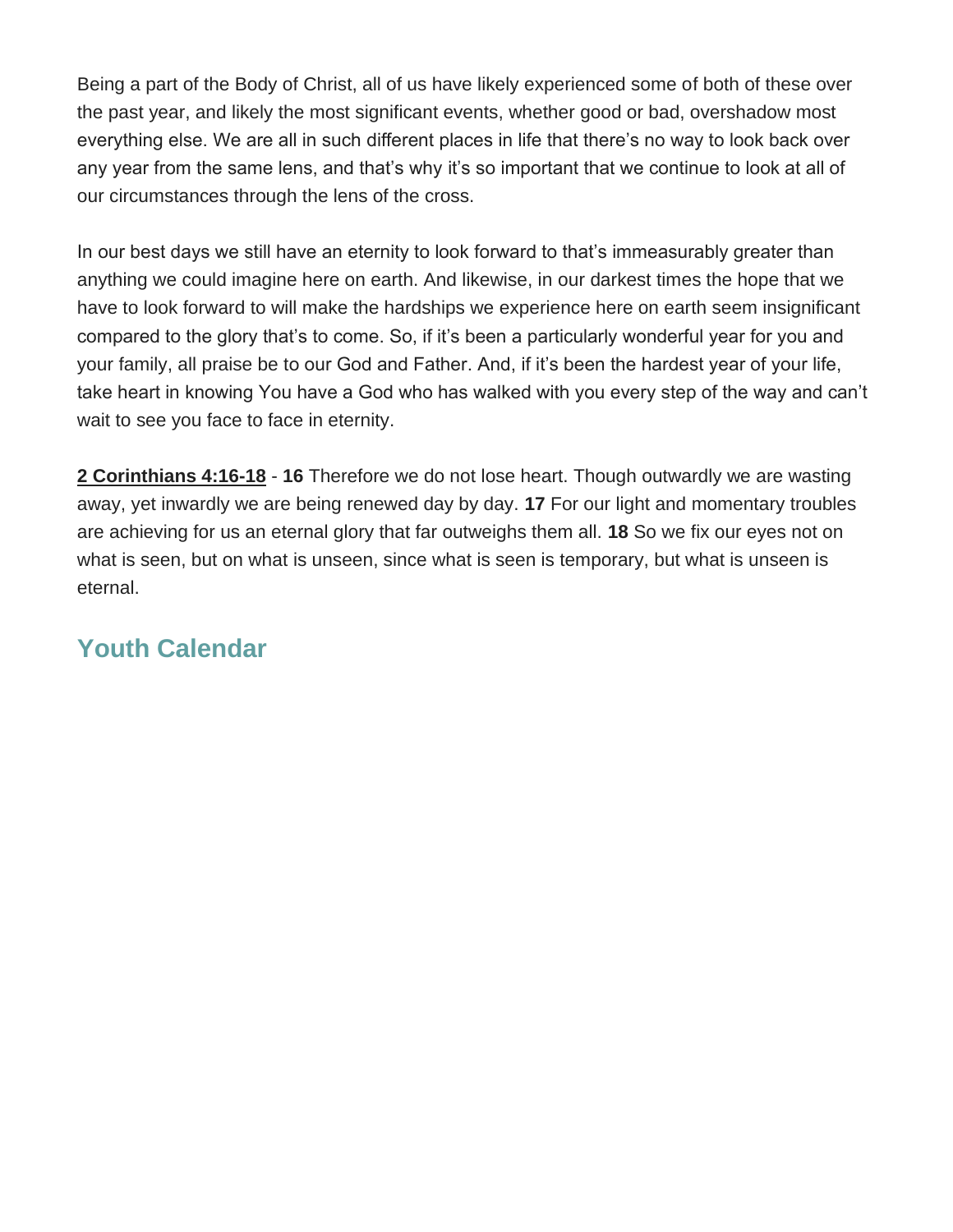#### By Jessa Ter Beest

| When                    | What                                               | <b>Time</b>  | Who                                  | Where                     |
|-------------------------|----------------------------------------------------|--------------|--------------------------------------|---------------------------|
|                         | January 5 Game Night                               | 7:30-9pm     | <b>High School</b>                   | Youth Room                |
|                         | January 9 Game Night                               | 6:30-8pm     | Middle School                        | Youth Room                |
|                         | January 12 Question and Answer Night (Coaches, PT) | 7:30-9pm     | <b>High School</b>                   | Youth Room                |
|                         | January 16 Question and Answer Night (Zack, PK)    | 6:30-8pm     | Middle School                        | Youth Room                |
| January 19 A-Teams      |                                                    | 7:30-9pm     | <b>High School</b>                   | <b>TBD</b>                |
|                         | January 23 Lesson Night: Mary & Joseph             | 6:30-8pm     | Middle School                        | Youth Room                |
|                         | January 26 Lesson Night: Mary & Joseph             | 7:30-9pm     | <b>High School</b>                   | Youth Room                |
|                         | January 30 Lesson Night: Elizabeth and Zechariah   | 6:30-8pm     | Middle School                        | Youth Room                |
|                         | January 31 JAMAICA SIGN UP DUE                     |              | <b>High School</b>                   | \$50 Deposit              |
|                         | January 31 Bible Study                             | $7-8pm$      |                                      | <b>Youth Room</b>         |
|                         |                                                    |              | HS + 8th grade                       | <b>Youth Room</b>         |
|                         | February 2 Lesson Night: Elizabeth and Zechariah   | 7:30-9pm     | <b>High School</b>                   |                           |
|                         | February 6 Service Project Night                   | 6:30-8pm     | Middle School                        | <b>Youth Room</b>         |
|                         | February 7 Bible Study                             | $7-8pm$      | HS + 8th grade                       | <b>Youth Room</b>         |
|                         | February 9 Girls/Guys Fun Night                    | 7:30-9pm     | <b>High School</b>                   | <b>TBD</b>                |
| February 11 Overnighter |                                                    | 8pm-8am      | Middle School                        | <b>Youth Room</b>         |
|                         | February 13 No Youth Group                         |              | Middle School                        |                           |
|                         | February 14 Snow Tubing                            | <b>TBD</b>   | Everyone                             | Sunburst                  |
|                         | February 16 Lesson Night: Matthew                  | 7:30-9pm     | <b>High School</b>                   | <b>Youth Room</b>         |
|                         | February 18 Chili Supper Fundraiser                | $5-8pm$      | Everyone                             | <b>Church Basement</b>    |
|                         | February 20   Lesson Night: Matthew                | 6:30-8pm     | Middle School                        | <b>Youth Room</b>         |
| February 21 Bible Study |                                                    | $7-8pm$      | HS + 8th grade                       | Youth Room                |
|                         | February 25-27 High School Silver Birch Retreat    | 4pm F-12pm S | <b>High School</b>                   | <b>Silver Birch Ranch</b> |
|                         | February 27 Lesson Night: Nathanael                | 6:30-8pm     | Middle School                        | <b>Youth Room</b>         |
| February 28 Bible Study |                                                    | $7-8pm$      | HS + 8th grade                       | <b>Youth Room</b>         |
|                         | March 2 Ash Wednesday                              | $7-8pm$      | Everyone                             | Sanctuary                 |
|                         | March6 Bridge Dinner                               | 6:30-8pm     | Middle School                        | <b>Church Basement</b>    |
|                         | March7 Bible Study                                 | $7-8pm$      | HS + 8th grade                       | <b>Youth Room</b>         |
|                         | March 9 Lesson Night: Nathanael                    | 7:30-9pm     | <b>High School</b>                   | <b>Youth Room</b>         |
|                         | March 13 Crops and Industry Prayer Service         | $7-8pm$      | Everyone                             | Sanctuary                 |
|                         | March 14 Bible Study                               | $7-8pm$      | $HS + 8th$ grade                     | <b>Youth Room</b>         |
| March 16 A-Teams        |                                                    | 7:30-9pm     | <b>High School</b>                   | <b>TBD</b>                |
|                         | March 20 Game Night                                | 6:30-8pm     | Middle School                        | Youth Room                |
|                         | March 21 Bible Study                               | $7-8pm$      | HS + 8th grade                       | Youth Room                |
|                         | March 23 Lesson Night: Peter                       | 7:30-9pm     | <b>High School</b>                   | <b>Youth Room</b>         |
|                         | March 27 Lesson Night Peter                        | 6:30-8pm     | Middle School                        | <b>Youth Room</b>         |
|                         | March 30 Question and Answer Night                 | 7:30-9pm     | <b>High School</b>                   | <b>Youth Room</b>         |
|                         | April 3 Question and Answer Night                  | 6:30-8pm     | Middle School                        | <b>Youth Room</b>         |
|                         | April 6 Lesson Night: The Thief on the Cross       | 7:30-9pm     | <b>High School</b>                   | <b>Youth Room</b>         |
|                         | April 10 Lesson Night: The Thief on the Cross      | 6:30-8pm     | Middle School                        | <b>Youth Room</b>         |
|                         |                                                    |              |                                      |                           |
|                         | April 13 Service Project Scavenger Hunt            | 7:30-9pm     | <b>High School</b>                   | <b>Youth Room</b>         |
|                         | April 17 Easter - No Meeting                       |              | Middle School                        |                           |
|                         | April 20 Bridge Dinner                             | 7:30-9pm     | <b>High School</b>                   | <b>Youth Room</b>         |
|                         | April 22-24 All Church Retreat                     |              | Everyone                             | <b>Silver Birch Ranch</b> |
|                         | April 24 Service Project Scavenger Hunt            | 6:30-8pm     | Middle School                        | <b>Youth Room</b>         |
|                         | April 25 Bible Study                               | $7-8pm$      | HS + 8th grade                       | Youth Room                |
|                         | April 27 Lesson Night: Paul                        | 7:30-9pm     | <b>High School</b>                   | Youth Room                |
|                         | May 1 Lesson Night Paul                            | 6:30-8pm     | Middle School                        | Youth Room                |
|                         | May 2 Bible Study                                  | $7-8pm$      | HS + 8th grade                       | Youth Room                |
|                         | May 4 A-Teams                                      | 7:30-9pm     | <b>High School</b>                   | <b>TBD</b>                |
|                         | May 8 Youth Service Prep                           | 6:30-8pm     | Middle School                        | Youth Room                |
|                         | May 9 Bible Study                                  | $7-8pm$      | HS + 8th grade                       | Youth Room                |
|                         | May 11 Youth Service Prep                          | 7:30-9pm     | <b>High School</b>                   | Youth Room                |
|                         | May 15 Youth Service                               | 8:30-11am    | Everyone                             | Sanctuary                 |
|                         | May 15   Lesson Night: Your Story/Bonfire          | 6:30-8pm     | Middle School                        | Church Hill               |
|                         | May 16 Bible Study                                 | $7-8pm$      | HS + 8th grade                       | Youth Room                |
|                         | May 18 Lesson Night: Your Story/Bonfire            | 7:30-9pm     | <b>High School</b>                   | Church Hill               |
|                         | May 22 Summer Send Off                             | 6:30-8pm     | Middle School                        | Church Hill               |
|                         |                                                    | $7-8pm$      |                                      |                           |
|                         | May 23 Bible Study<br>May 25 Summer Send Off       | 7:30-9pm     | HS + 8th grade<br><b>High School</b> | Sanctuary<br>Church Hill  |
|                         |                                                    |              |                                      |                           |

# **Library Update**

#### By Pauline Peters

Happy New Year's to all. I'm not sure if you're one to make a New Year's resolution, but if you haven't and are looking for one, I'd say put your phone down, shut off the TV, or close your computer & pick up a book. Our library is stocked for any of your interest. If you like history, there are plenty of historical fiction to learn about how people used to live, or historical events. You can learn about how people lived in Bible times, to the Victorian age, to current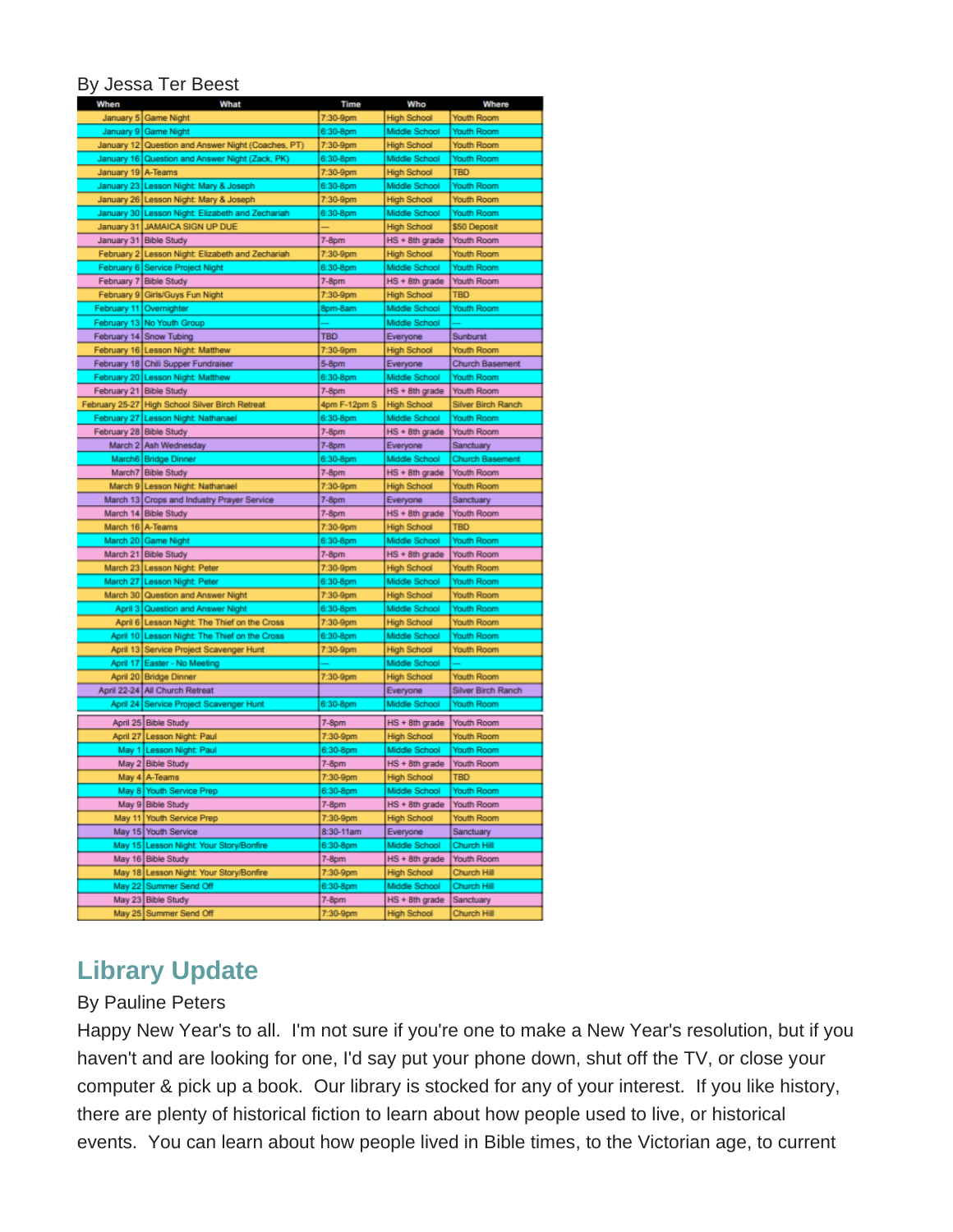times. You can learn about different cultures from European, to Irish, to Amish, to cowboys. While you're being informed you are also being enlightened spiritually. God has given us such a great gift of imagination which you can use while reading a book. We also have a great variety of non-fiction books if that's more your style.

I would like to give a big shout out to Jean Stelsel who is in charge of our library. Due to her great organizational skills, our library is able to keep going during her absence. I believe I speak for the whole library committee when I say how much we appreciate her dedication & are looking forward to her return.

Happy New Year's again & we hope to see you down in the Library

# **MESSAGES**

We would like to thank the people of this church and community for the unbelievable love and support that has been shown to Jean and I and our family. The people that have told us they are praying for us and to Stephanie Lenz and family, who Jean has prayer for as long as they have been a family, for setting up a prayer vigil at the farm of which over 100 friends and neighbors came for. It's a little overwhelming to see that kind of love. To all the farmers that helped with harvest so Jed and I were able to finally get done. For all who gave us food, gas cards and cash in our time of need. Jean has a ways to go before she can come home but the prayers and the nursing staff that has taken care of her have saved her life. Just waiting for the day she can come home to be the wife, mother, and grandmother that we all miss so much. -Rick Stelsel and family

A big thank you to our church family for the special Christmas remembrance. Thanks to Keith Loomans for delivering it. -Dave & Donna Henker

Thank you for the box of candy. I enjoyed each piece as I ate it. -Joyce Van Buren

I would like to thank the church for the box of candy and also Barb Pluim for delivering it. Thank you-Marilyn Kamphuis

Thanks for the box of candy and the ornament from the church and to Carol Jansma for delivering the box and her visit. -Beverly Kowalski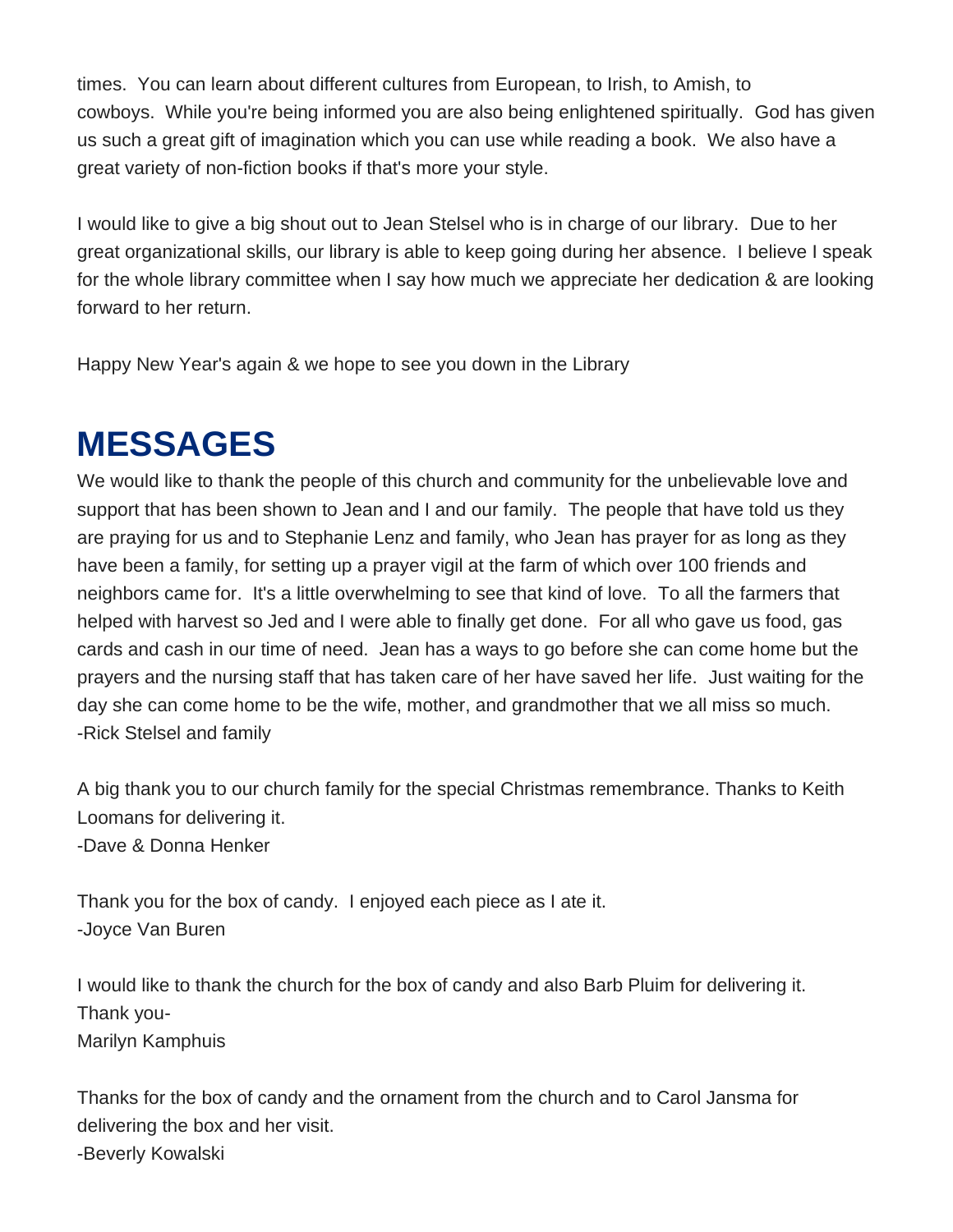Thank you to the church for the candy and to Renee Bruins who brought it. Also, thanks to all who remembered me with prayers, cards, and thoughts in the loss of my brother and nephew. -Ann Boerson

Thank you for all the prayers and concerns about Harvey. Wishing everyone a Merry Christmas and a healthy, happy new year. -Elaine Daane

Thank you for the candy and to Renee Bruins for delivering it. -Geraldine Loomans

Thank you to the Church for the box of chocolates and Christmas ornament we received and to Carol Jansma, our Shepherd for the nice visit we had with her. We are so blessed to be a part of a loving and caring Church.

-Barrie and Ardyce Tenpas

Thank you to our church and the wonderful shepherds we have that delivered the Christmas gifts from the church to me. Bob & Barb have huge, caring hearts, and do great work for the church.

-Rollie Schroeder

We would like to thank the congregation and Pastors for the prayer support, and cards in our time of need and the gift at Christmas. You may never know how much each word on your cards meant to us. We are so thankful for each one of you.

-Paul & Audrey Elenius